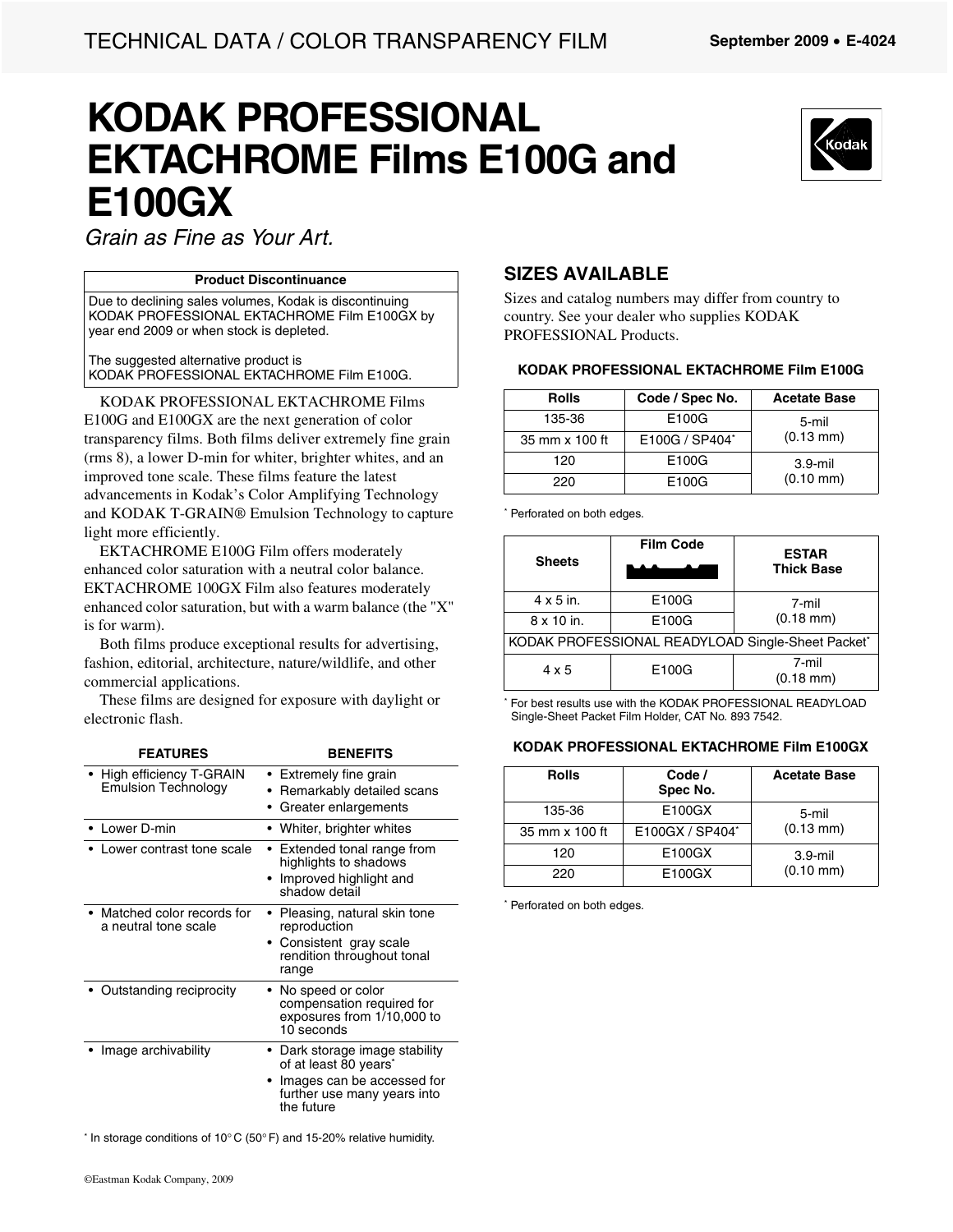#### **STORAGE AND HANDLING**

Load and unload film in subdued light.

Store unexposed film in a refrigerator at 13°C (55° F) or lower in the original sealed package. To avoid moisture condensation on film that has been refrigerated, allow the film to warm up to room temperature before opening the package. Process film as soon as possible after exposure.

Protect processed film from strong light, and store it in a cool, dry place. For more information on storing transparencies, see KODAK Publication No. E-30, *Storage and Care of KODAK Photographic Materials—Before and After Processing.*

#### **DARKROOM RECOMMENDATIONS**

Do not use a safelight. Handle unprocessed film in total darkness.

## **EXPOSURE**

Use the exposure index (EI) numbers below with meters and cameras marked for ISO or ASA speeds or exposure indexes. Do not change the film-speed setting when metering through a filter. Metering through filters may affect light meter accuracy; see your meter or camera manual for specific information. For critical work, make a series of test exposures.

| <b>Light Source</b>          | <b>KODAK</b><br><b>WRATTEN</b><br><b>Gelatin Filter</b> | <b>Exposure</b><br>Index |
|------------------------------|---------------------------------------------------------|--------------------------|
| Daylight or Electronic Flash | None                                                    | 100                      |
| Photo lamp (3400 K)          | 80B                                                     | 32                       |
| Tungsten (3200 K)            | 80A                                                     | 25                       |

#### **Daylight**

Use the exposures in the table below for average frontlit subjects from 2 hours after sunrise to 2 hours before sunset.

| <b>Lighting Conditions</b>           | <b>Shutter</b><br><b>Speed</b><br>(second) | Lens<br>Opening     |
|--------------------------------------|--------------------------------------------|---------------------|
| Bright/hazy sun on sand or snow      | 1/125                                      | f/22                |
| Bright or hazy sun, distinct shadows | 1/125                                      | $f/16$ <sup>*</sup> |
| Weak, hazy sun, soft shadows         | 1/125                                      | f/11                |
| Cloudy bright, no shadows            | 1/125                                      | f/8                 |
| Heavy overcast, open shadet          | 1/125                                      | f/5.6               |

\* Use f/8 for backlit close-up subjects.

† Subject shaded from the sun but lit by a large area of clear sky

#### **Electronic Flash**

Use the appropriate guide number in the table below as a starting point for your equipment. First select the unit output closest to the number given by your flash manufacturer, then find the guide number for feet or metres. To determine the lens opening, divide the guide number by the flash-to-subject distance. If transparencies are consistently too thin (overexposed), use a higher guide number; if they are too dense (underexposed), use a lower number.

| <b>Unit Output</b> | <b>Guide Number</b> |                              |
|--------------------|---------------------|------------------------------|
| (BCPS)*            | Distance in<br>Feet | Distance in<br><b>Metres</b> |
| 350                | 40                  | 12                           |
| 500                | 50                  | 15                           |
| 700                | 60                  | 18                           |
| 1000               | 70                  | 21                           |
| 1400               | 85                  | 26                           |
| 2000               | 100                 | 30                           |
| 2800               | 120                 | 36                           |
| 4000               | 140                 | 42                           |
| 5600               | 170                 | 50                           |
| 8000               | 200                 | 60                           |

\* BCPS = beam candlepower seconds

#### **Multiple Exposure with Electronic Flash**

No filter corrections or exposure adjustments are required for the effects of multiple, consecutive flashes (multipops) up to 4 flashes. For 8 flashes, add CC05M filtration.

#### **Adjustments for Long and Short Exposures**

No filter correction or exposure compensation is required for exposure times from 1/10,000 to 10 seconds. At exposure times of 120 seconds, add CC10R filtration.

**Note:** This information applies only when the films are exposed to daylight. The data are based on average emulsions rounded to the nearest 1/3 stop and assume normal, recommended processing. Use the data only as a guide. For critical applications, make tests under your conditions.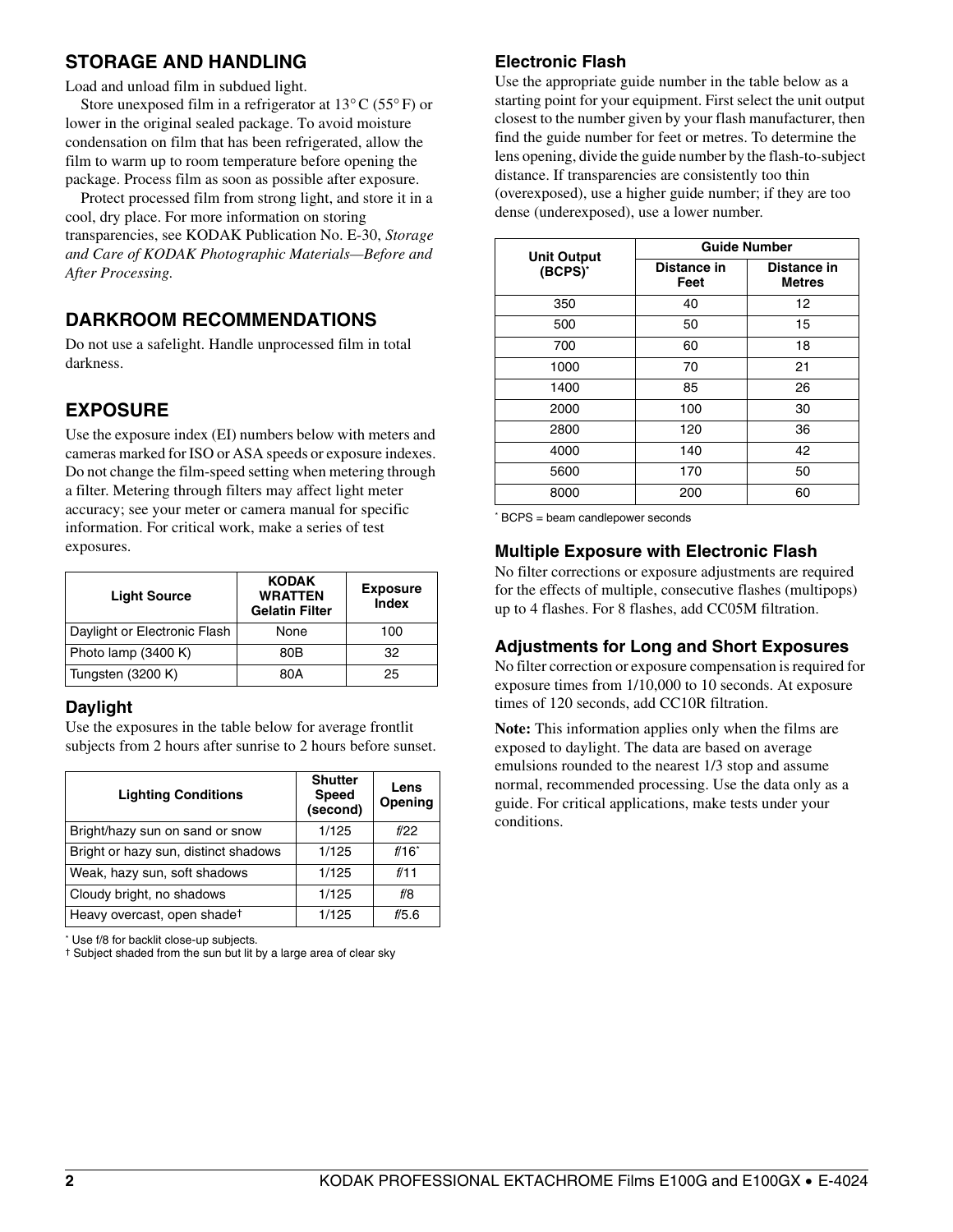#### **Fluorescent and High-Intensity Discharge Lamps**

Use the color-compensating filters and exposure adjustments below as starting points to expose these films under fluorescent or high-intensity discharge lamps. For critical applications, make a series of test exposures under your actual conditions.

To avoid the brightness and color variations that occur during a single alternating-current cycle, use exposure times of 1/60 second or longer with fluorescent lamps; with high-intensity discharge lamps, use exposure times of 1/125 second or longer.

| <b>Fluorescent</b><br>Lamp | <b>KODAK Color</b><br>Compensating<br><b>Filters</b> | <b>Exposure</b><br><b>Adjustment</b> |
|----------------------------|------------------------------------------------------|--------------------------------------|
| Daylight                   | 50 <sub>R</sub>                                      | $+1$ stop                            |
| White                      | 40M                                                  | $+2/3$ stop                          |
| Warm White                 | $20C + 40M$                                          | $+1$ stop                            |
| Warm White Deluxe          | $30B + 30C$                                          | $+ 11/3$ stops                       |
| Cool White                 | $40M + 10Y$                                          | $+1$ stop                            |
| Cool White Deluxe          | $20C + 10M$                                          | $+2/3$ stop                          |
| Unknown Fluorescent*       | 30M                                                  | $+2/3$ stop                          |

\* When the type of fluorescent lamp is unknown, try this filter and exposure adjustment; color rendition may be less than optimum.

| <b>High-Intensity</b><br><b>Discharge Lamps</b> | <b>KODAK Color</b><br>Compensating<br><b>Filters</b> | <b>Exposure</b><br><b>Adjustment</b> |
|-------------------------------------------------|------------------------------------------------------|--------------------------------------|
| General Electric Lucalox*                       | $80B + 20C$                                          | $+21/3$ stop                         |
| <b>General Electric</b><br>Multi-Vapor          | $20R + 20M$                                          | $+2/3$ stop                          |
| Deluxe White Mercury                            | $30R + 30M$                                          | $+11/3$ stops                        |
| <b>Clear Mercury</b>                            | 70R                                                  | $+11/3$ stops                        |

\* This is a high-pressure sodium-vapor lamp. The information in the table may not apply to other manufacturers' high-pressure sodium-vapor lamps due to differences in spectral characteristics.

**Note:** Consult the manufacturer of high-intensity lamps for ozone ventilation requirements and safety information on ultraviolet radiation.

Some primary color filters were used in the previous tables to reduce the number of filters and keep the exposure adjustment to a minimum. Red filters were substituted for equivalent filtration in magenta and yellow. Blue filters were substituted for equivalent filtration in cyan and magenta.

## **PROCESSING**

#### **Chemicals**

Process E100G and E100GX Films in KODAK Chemicals, Process E-6.

For consistent processing of these and all other EKTACHROME Films, use a lab that is a member of the KODAK Q-LAB Process Monitoring Service.

#### **Push Processing Characteristics**

You can increase the effective speed (i.e., push) of E100G and E100GX Films by adjusting the first developer time. Increased film speed is useful under dim lighting conditions, or when you need high shutter speeds to stop action or small lens openings for increased depth of field. You can also use a short push to slightly increase contrast, sharpen highlights, or compensate for underexposure. By understanding these effects in advance, you can use pushing creatively and reliably.

#### **Exposure for Push Processing**

Labs that provide push processing usually offer the service for fixed time increases (i.e. push 1/2 or push 1) in the first developer. It is a good idea to make a series of test exposures and then work with your lab to determine optimum exposure settings. A recommended starting point for E100G or E100GX Films is to underexpose by 1 stop (EI 200) for a push 1 process (8 minutes in the first developer).

## **RETOUCHING**

Use KODAK E-6 Transparency Retouching Dyes. You can chemically retouch sheet and 120/220 formats of these films on both the base and the emulsion side. Retouch only the emulsion side on the 135 size.

For information on retouching equipment, supplies, and techniques, see KODAK Publication No. E-68, *Retouching Transparencies on KODAK EKTACHROME Film.*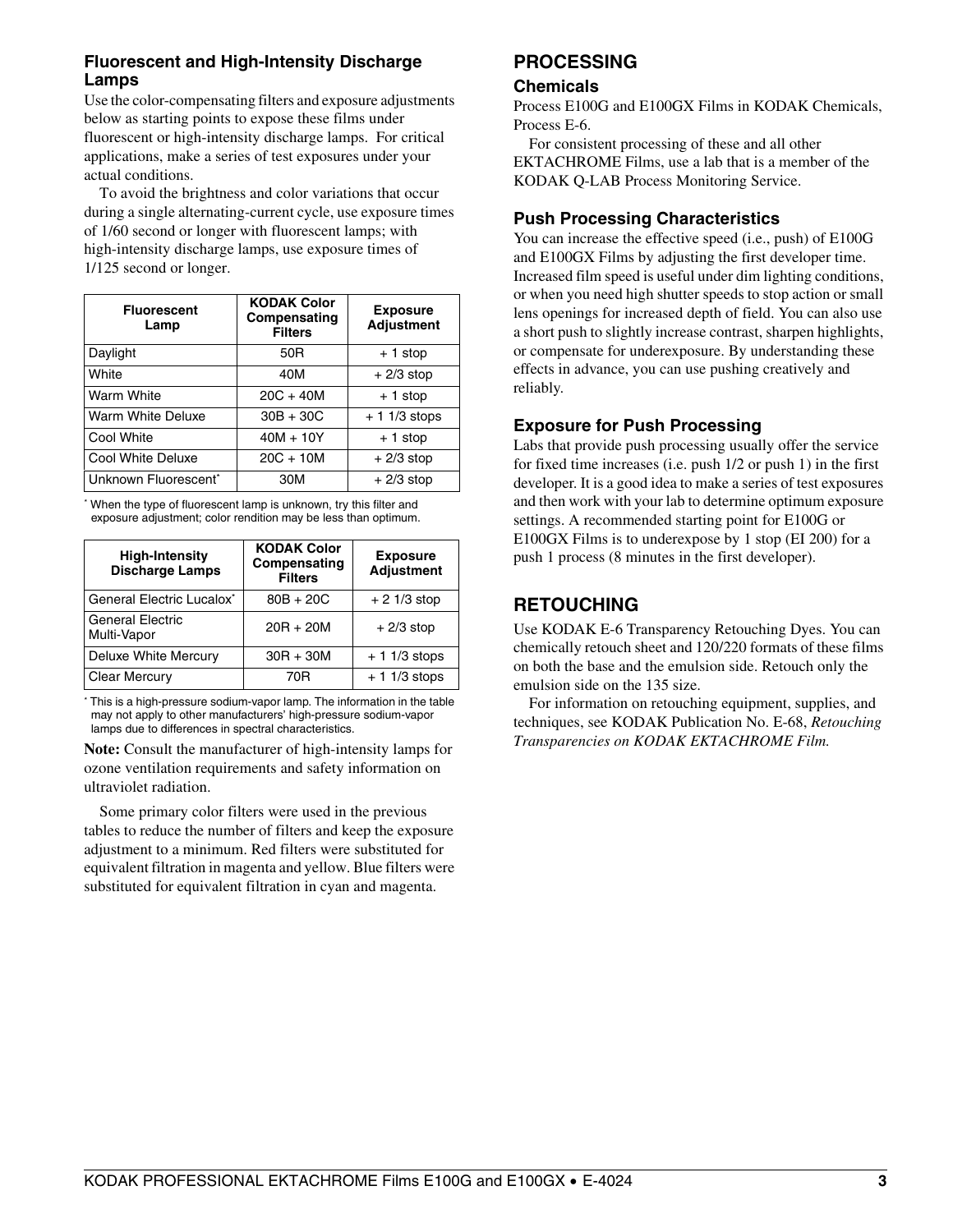## **PRINTING TRANSPARENCIES**

You can reproduce images made on E100G and E100GX Films by using a variety of Kodak materials.

#### **Duplicate Color Transparencies**

For direct printing, use— KODAK PROFESSIONAL EKTACHROME Duplicating Film EDUPE

#### **Color Prints**

You can scan your image to a file and print digitally to— KODAK PROFESSIONAL PORTRA, SUPRA, and ULTRA ENDURA Papers

KODAK PROFESSIONAL ENDURA Clear Digital Display Material

KODAK PROFESSIONAL ENDURA Transparency Display Material

KODAK PROFESSIONAL ENDURA Metallic Paper

## **SCANNING TRANSPARENCIES**

#### **For Graphic Arts Applications**

The KODAK EKTACHROME Film family is characterized by sets of image dyes that perform very similarly when scanned. The scanner operator can set up one basic tone scale and color-correction channel for all EKTACHROME Films, and then optimize the tone scale and gray balance for the requirements of individual images.

Use the KODAK Color Input Target / Q-60E1 (4 x 5–inch transparency) or Q-60E3 (35 mm slide) to establish the setup for KODAK EKTACHROME Films on all scanners. These targets are manufactured to ANSI standards and represent the dye sets of all EKTACHROME Films.

#### **For Photo CD Applications**

Use the Universal E-6 Film Term to scan all KODAK EKTACHROME films for Photo CD Imaging Workstation applications.

For output to a Photo CD Player: Using the Universal E-6 Film Term should result in an image that closely matches your original transparency in density, tone scale, and overall color balance when viewed on a player.

For output to Devices Other than Photo CD Players: The YCC data that results when using the Universal E-6 Film Term is capable of producing a high-quality duplicate of your original transparency in terms of density, tone scale, and color reproduction. Final quality of your reproduced image depends on the capabilities of your output device, the viewing environment, and the rendering path that is used.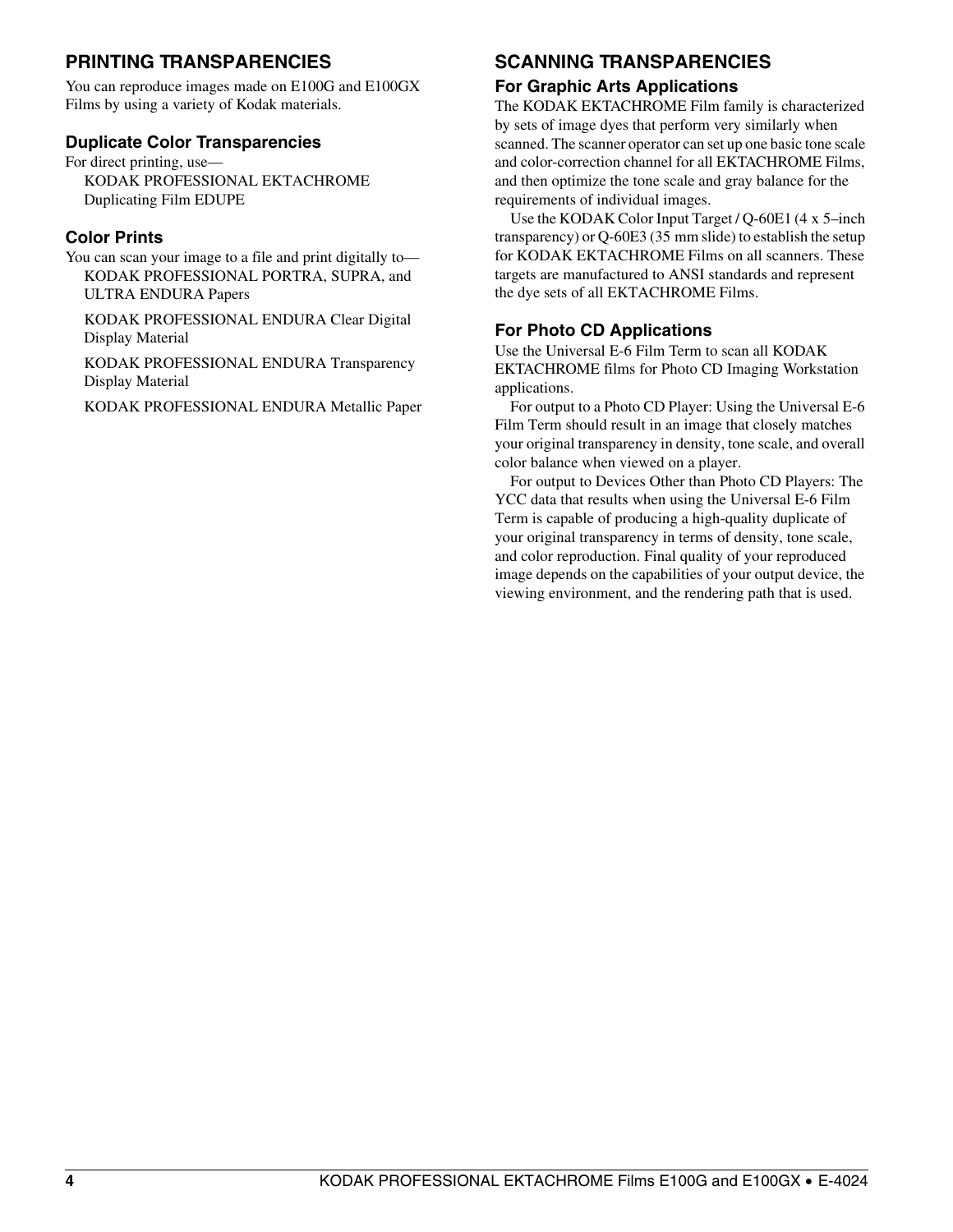#### **CURVES**

#### **Diffuse rms Granularity**\* **8 (extremely fine)**

\*Read at a gross diffuse visual density of 1.0, using a 48-micrometre aperture.



**NOTICE**: The sensitometric curves and data in this publication represent product tested under the conditions of exposure and processing specified. They are representative of production coatings, and therefore do not apply directly to a particular box or roll of photographic material. They do not represent standards or specifications that must be met by Eastman Kodak Company. The company reserves the right to change and improve product characteristics at any time.

#### KODAK PROFESSIONAL EKTACHROME Films E100G and E100GX • E-4024 **5**